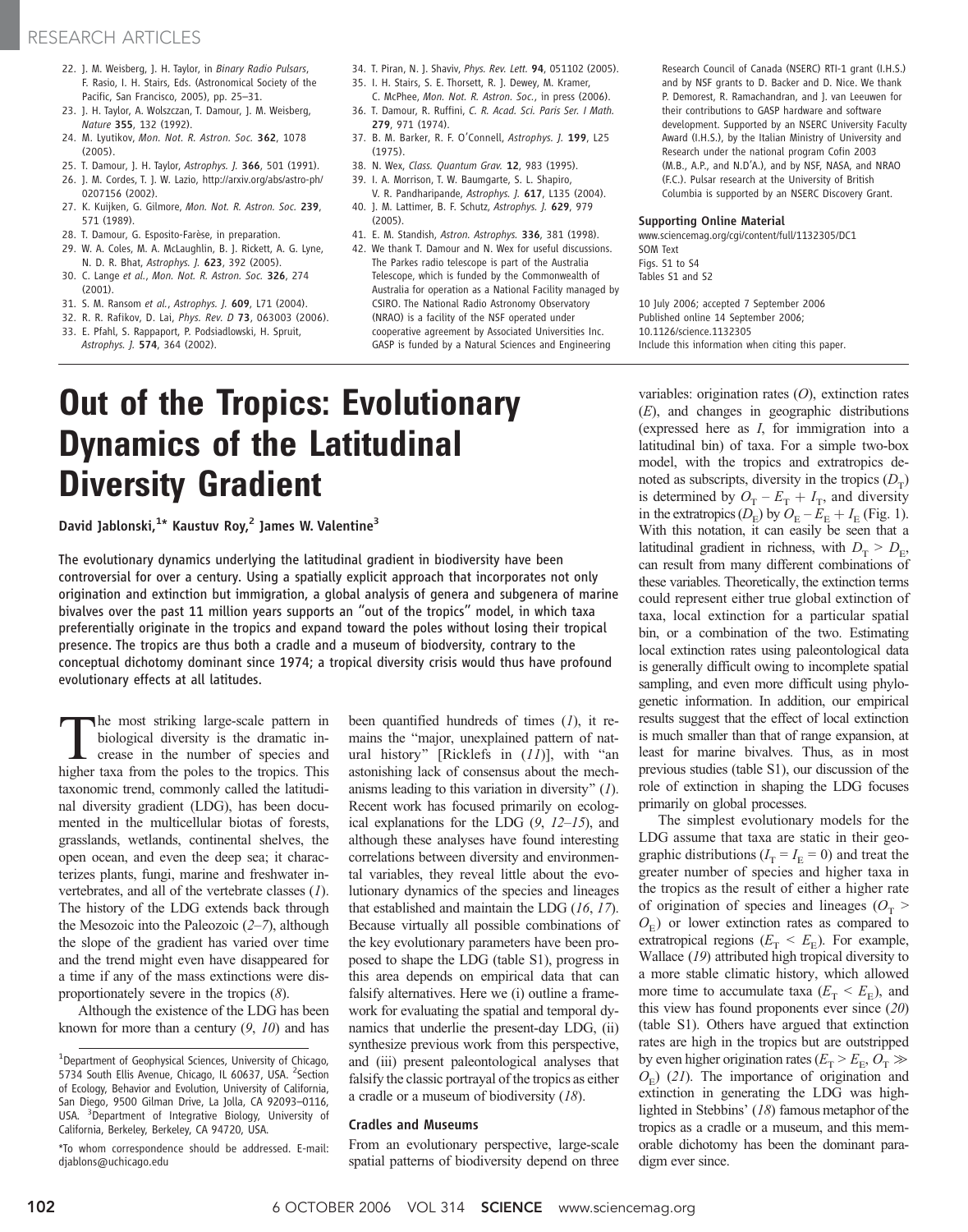Distinguishing evolutionary cradles from museums requires separate estimates of origination and extinction rates. Such estimates are currently unavailable even for most large groups with a good fossil record and may not be feasible for groups lacking a fossil record without assuming stochastically constant extinction rates (22), an assumption often violated over the past 15 million years of Cenozoic history (23, 24). Consequently, attempts to quantify the evolutionary underpinnings of the LDG have focused mainly on latitudinal differences in net diversification rates of living taxa [the composite value  $(O - E)$ ], a parameter more readily estimated from phylogenies of extant organisms (table S1) (25, 26). Such differences in net diversification rates are valuable for investigating many questions (26), but their application to the cradle/museum problem is again limited by the many combinations of O and E that can produce a given net value. Realistically, areas with high net diversification rates are more likely to be evolutionary cradles, but those where such rates are low could have experienced either high or low extinction rates.

## Rate Differences and Range Shifts

The cradle/museum dichotomy, and the more general hypothesis that attributes high tropical diversity to higher net diversification rates, implicitly assume that the LDG derives largely from differences in in situ origination and extinction (16, 25, 26). However, this simplifying assumption is contradicted by biogeographic data showing that (i) many taxa shift their geographic range limits substantially in response to climatic changes [they have moved across latitudes to track changing climates  $(27, 28)$ ], and (ii) many taxa have geographic distributions that encompass both tropical and extratropical regions [assuming origination in a single climate zone, they have expanded across latitudes in the face of climate differences (9, 29)]. Thus, the dynamics underlying the LDG must involve not only latitudinal differences in origination and/or extinction rates but also extensive changes in spatial distributions of taxa over time.

Although most analyses of the LDG based on present-day biogeography have ignored the role of past distributional changes, the notion that shifts in latitudinal distributions of taxa play an important role in shaping the LDG is not new (20, 30–33). Scenarios in which taxa preferentially originate in tropical regions and spread out from there  $(I_T < I_F)$  or the reverse  $(I_T > I_F)$ have both been advocated (33), but attempts to separate the contributions of  $O$ ,  $E$ , and  $I$  to the shape of the LDG have been undermined by a lack of basic information on the time and place of origin for the vast majority of living taxa. Instead, taxa occurring in both tropical and extratropical regions are generally handled either by (i) including each taxon in rate calculations for all latitudinal bins within its geographic range (34) or (ii) including each taxon only in the bin corresponding to the center of its latitudinal

range (25, 26). Neither approach can separate the effects of past distributional shifts from those due to changes in diversification rates with latitude, however. Protocol (i) is analytically problematic (owing to the autocorrelation imposed by counting each taxon in multiple bins) and allows a widespread taxon to influence the age distributions of more latitudinal bins than a restricted taxon does, even though each should contribute only to its latitude of origin. In contrast, protocol (ii) makes the unrealistic assumption that taxa originate near the midpoint of their present-day geographic ranges. The asymmetry of range expansion from the true place of origin is likely to increase with the geographic range of a taxon  $(26)$ , and even narrow-ranging taxa may abandon ancestral distributions in response to large climatic changes such as occurred during the Pleistocene (27). Some progress has been made recently in estimating origination, extinction, and immigration rates from the shapes of taxon age distributions, but such models also make a number of important simplifying assumptions about the underlying dynamics (35). Thus, direct tests of







the role of large-scale range expansion in shaping the LDG are needed, and the fossil record remains the best source of data for such tests.

### Out of the Tropics: A Dynamic Model

One potential reason why published studies have failed to produce a consensus on whether the tropics are a biological cradle or museum (table S1) is that this dichotomy is misleading. The tropics could be a cradle, a museum, or both; theoretically, so could the polar regions; and taxa could predominantly remain in place or either expand or contract their distributions (Fig. 1). We suggest that the available data are most consistent with an ''out of the tropics'' (OTT) model, in which the tropics are both a cradle and a museum, with taxa preferentially originating in the tropics and expanding over time into high latitudes without losing their initial tropical distributions. Thus  $O_T > O_{E_L} E_T \le E_E$ , and  $I_T < I_E$ .

Until now, direct empirical tests of this model have been lacking, although one biogeographic model suggests that such a dynamic could explain the age-frequency distributions of bivalve genera found in polar oceans today (35), and some

> Fig. 1. Simple hypothetical scenarios illustrating the cradle, museum, and OTT models. Red denotes lineages that originated in the tropics; blue denotes lineages that originated outside the tropics. The horizontal lines connecting sister lineages also represent geographic distributions; those extending from tropics to extratropics denote clades that originated in the tropics but have subsequently extended their ranges into extratropical regions while retaining a tropical presence. Many other combinations of these parameters are possible. The dashed horizontal line indicates the present day.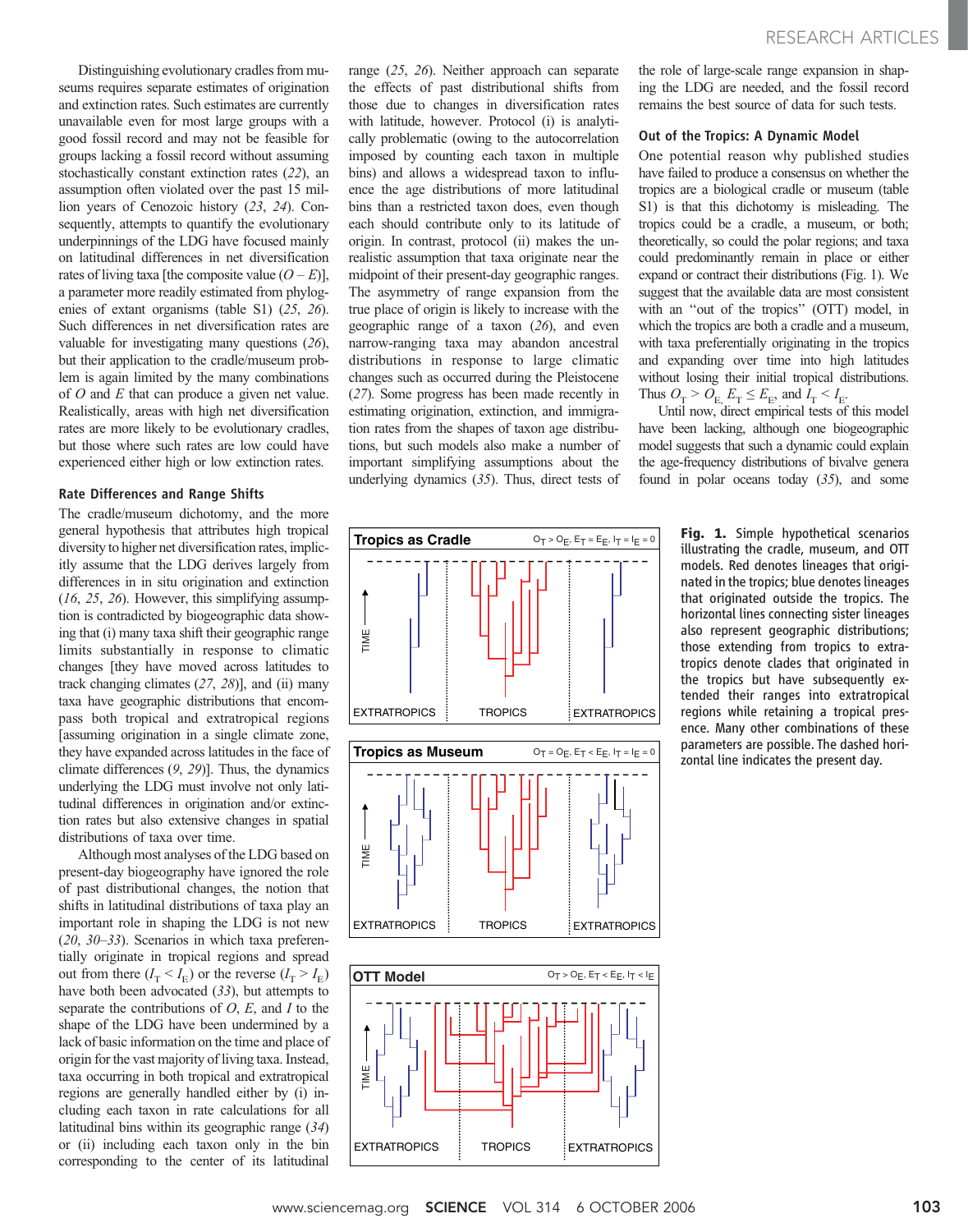phylogenetic analyses find extratropical taxa to be derived from tropical lineages (29, 36). Here we test the OTT model using paleontological and present-day distributions, and frame testable predictions for groups lacking a good fossil record.

### Testing the OTT Model

The marine Bivalvia currently provide one of the few systems that can address each of the OTT predictions directly. As a group, bivalves exhibit a strong LDG, not only for species but also at the level of genera and subgenera (henceforth simply termed genera) (37, 38), which have been the preferred units for large-scale paleontological analyses owing to their taxonomic stability and the robustness of the patterns to sampling artifacts relative to species-level data. The fossil record of marine bivalve genera is rich and densely sampled, with a "pull of the Recent" (the artifact that can arise via strong differences in the sampling of present-day and geologic time intervals) of less than 5% (39). Remaining preservational effects are increasingly well understood (39–42), so that artifacts can be avoided or minimized. Bivalves occur at all latitudes in the modern oceans, and sampling of their fossil record is almost as widespread, although it is not unbiased spatially  $(43)$ .

Taxonomic standardization, a prerequisite for rigorous analysis of the spatial and temporal patterns of biodiversity, although not fully complete, has been undertaken for many late Cenozoic occurrences (39, 40). Accordingly, marine bivalves are becoming a model system for macroecological and macroevolutionary analysis  $(40, 44, 45)$ , allowing us to test the predictions of the OTT model with data on the modern latitudinal distributions of bivalve genera, the geologic ages of those taxa relative to their present-day distributions, the spatial pattern of the first occurrences of those taxa, and post-origination changes in their latitudinal range limits.



Fig. 2. Sampling quality versus tropical originations in marine bivalve families since the start of the late Miocene (11 million years ago) for families having three or more first occurrences within that interval. Families having more complete fossil records [measured as the proportion of living genera known as fossils  $(40)$ ] tend to show a significantly greater proportion of first occurrences of their constituent taxa in the tropics (simple linear regression,  $R^2 = 0.560$ ,  $P = 0.0001$ ).

 $O<sub>T</sub> > O<sub>E</sub>$  Testing this prediction for genera requires spatially explicit data on their first occurrences in the geologic record, which must be treated cautiously because of biases toward heavier sampling in temperate latitudes (40, 43, 46–48).

One approach to this problem is to use the proportion of living genera known from the fossil record within each bivalve family as a sampling gauge (49). For the past 11 million years (from the beginning of the late Miocene to the Recent), the proportion of living taxa that first occur in tropical deposits is positively related to the proportion of taxa known from the fossil record: The better the fossil record of a family, the higher the proportion of its genera that first occurs in the tropics (Fig. 2).

We can also tie a more detailed analysis of the geography of origination to the quality of each family's fossil record (49). Restricting analyses to families having  $\geq 75\%$  of their genera known as fossils, tropical first occurrences of those bivalve taxa significantly exceed extratropical ones in each of three successive geologic time intervals leading up to the present day (late Miocene, Pliocene, and Pleistocene; Fig. 3, A, C, and E). Summing over the entire 11-million-year interval, we record 117 tropical and 46 extratropical first occurrences (a significant difference,  $P = 2.543 \times 10^{-8}$ ), indicating that the overall pattern will be robust to any error in the assignment of individual stratigraphic units to our three time bins. And because sampling is strongly biased in the opposite direction (so that some genera originating in the tropics will not be recorded paleontologically until they expand into the bettersampled extratropical zones), these data are



Fig. 3. Latitudinal differences in originations (left) and present-day range limits of marine bivalve genera first occurring in the tropics (right), using only families with Q75% of their living taxa known as fossils. (A and B) Genera first appearing in the Pleistocene. (C and D) Genera first appearing in the Pliocene. (E and F) Genera first appearing in the late Miocene. N indicates the total number of genera in each analysis. For (C) and (E), tropical first occurrences are significantly more frequent than extratropical ones and marginally so for (A), despite the sampling bias favoring extratropical occurrences [(A),  $P = 0.07$ ; (C),  $P = 0.0001$ ; (E),  $P = 0.0004$ ; exact binomial test]. These results are not sensitive to the cutoff value: For example, for the Pliocene, if we use 80% having a fossil record, we find 39 tropical versus 18 extratropical first appearances (FAs); using 70% having a fossil record, we find 52 tropical versus 22 extratropical FAs. Similarly, for the late Miocene, if we use 80% having a fossil record, we find 26 tropical versus 8 extratropical FAs; using 70% having a fossil record, we find 35 tropical versus 9 extratropical FAs. If we treat the data in Fig. 2 as two discrete populations and thus set a 60% cutoff value, we find 38 tropical versus 11 extratropical late Miocene FAs and 56 tropical versus 25 extratropical Pliocene FAs.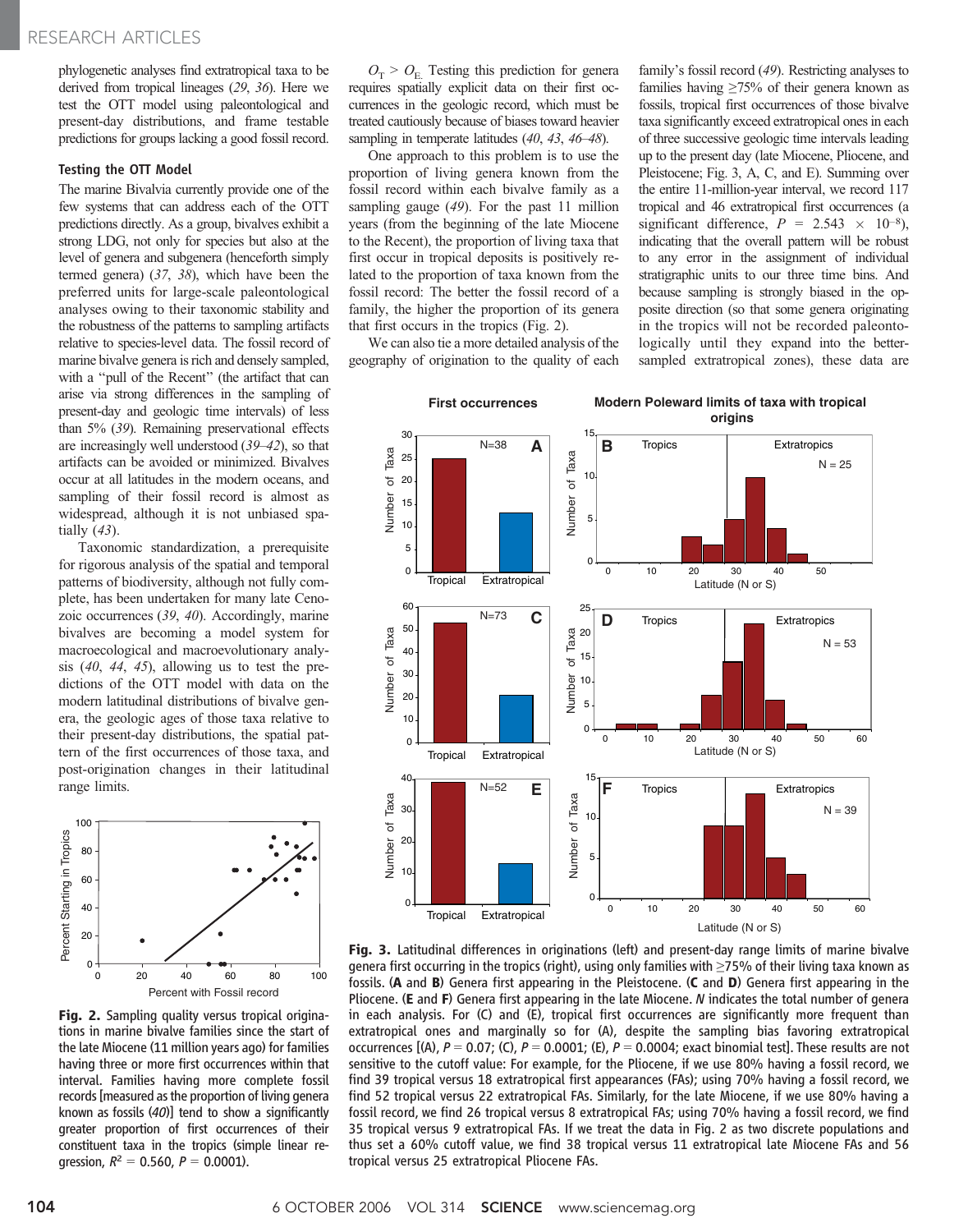almost certainly underestimates of the tropical predominance of first occurrences. The latitudinal difference in originations extends across the Bivalvia and is not just restricted to the heteroconch clade (table S2), which has been the most prolific diversifier through the Cenozoic (50).

 $E<sub>T</sub> \le E<sub>E</sub>$  How extinction rates vary with latitude remains poorly known. Taken at face value, the bivalve data show substantially higher extinctions at high latitudes over the past 11 million years; only 30 exclusively tropical genera go extinct as compared to 107 extratropical and cosmopolitan ones. Factoring in the much greater taxon richness in the tropics suggests an even higher differential in per-taxon rates. These data must again be treated cautiously, owing to the severe undersampling of the tropics, but the presence of so many last occurrences at high latitudes constrains potential patterns and suggests that tropical extinction rates are unlikely to be substantially higher than extratropical ones. These results are also qualitatively consistent with previous studies that have found either little variation in species extinction rates with latitude (51) or higher extinction rates of genera and subgenera in polar oceans relative to lower latitudes (35). Further analyses of latitudinal trends in extinction rates are needed.

 $I<sub>T</sub> < I<sub>E</sub>$ . The bivalve data indicate that genera originating in the tropics tend to extend their ranges to higher latitudes over time, as predicted by the OTT model (49). For each of the time bins in Fig. 3, assuming the tropics to be between  $25^{\circ}$ N and  $25^{\circ}$ S latitude,  $\geq 75\%$  of the taxa that occur first in the tropics also occur extratropically today; only 2 of those taxa have left the tropics entirely (Fig. 3, B, D, and F; the proportions are  $>80\%$  if 23 $\degree$  is taken as the edge of the tropics). Again, because the number of taxa known to start in the tropics is undersampled, these values of  $I_{\rm E}$  are almost certainly underestimates.

#### Insights from Modern Biogeography

The direct tests listed above require temporal and spatial data on ancient distributions that are not available for many important groups of organisms. In such cases, biogeographic data from living taxa can be tested for consistency with the OTT model, although they will not be definitive tests of the model for the reasons outlined above.

Endemism versus latitude. If genera primarily originate in the tropics and expand into extratropical regions, then the simplest biogeographic prediction is that endemism today should decrease with latitude. This prediction is clearly supported for present-day marine bivalves (49), in which the LDG persists if we simply exclude all genera restricted to extratropical latitudes: Most of the diversity of extratropical regions comes from taxa shared with the tropics [(49) and fig. S1]. However, this is strictly a consistency test, evaluating the tendency of taxa to expand outside of their initial geographic distributions (assuming that each taxon starts with a single species within a single climate zone), without establishing the direction of those expansions.

Age versus latitude. If living genera preferentially originated in the tropics and subsequently expanded into higher latitudes, their average ages should increase with latitude, with the tropics harboring both old and young taxa and higher latitudes progressively lacking in younger taxa. For marine bivalves, both mean and median geologic ages of genera occurring in  $10^{\circ}$  latitudinal bins increase from the equator to the poles (49) (fig. S2), and the age-frequency distributions of tropical and polar assemblages differ significantly (fig. S3). However, such trends suffer from the problem of spatial autocorrelation (the right tails of the histograms in fig. S3 share many taxa) and cannot separate the OTT model from the more traditional ''tropics as cradle'' hypothesis. A better approach is to test for spatial differences in the shapes of taxon age distributions, derived paleontologically or from well-calibrated molecular phylogenies, against predictions of models that incorporate originations, extinctions, and range expansions of taxa (35). Alternatively, reconstructing ancestral geographic ranges of individual taxa from well-supported phylogenies of living species (52), in conjunction with biogeographic data, should permit indirect tests. Finally, the finding that the steepest latitudinal gradients occur in the geologically youngest clades of bivalves (50, 53) is also consistent with a dynamic involving preferential origination at low latitudes and poleward expansion over time.

#### Conclusion

Our goal here has not been to formulate yet another hypothesis about the evolutionary dynamics underlying the LDG; most possible combinations of origination, extinction, and spatial shifts have already been proposed. Instead, we suggest that the long-standing ''tropics as cradle or museum'' paradigm is not supported by paleontological data or present-day biogeographic patterns [also see (29)]. The OTT alternative posits that lineages not only preferentially originate in the tropics but also persist there as they expand poleward; it does not preclude extratropical speciation, of which there are many examples (54), but predicts that most extratropical species belong to lineages that originated in the tropics. Thus, the OTT dynamic is likely to be strongest at the level of lineages (for example, genera and families), and we view this model as providing a framework for understanding latitudinal patterns of speciation. Preferential origination of taxa in the tropics followed by range expansion into high latitudes has been proposed on biogeographic and phylogenetic grounds (34, 36, 55, 56), and the dynamic is consistent with previous paleontological analyses (46). The OTT model is similar to the niche conservatism model (29) in that both view the tropics as a cradle and a museum of diversity [see also (57, 58)], but our model differs in emphasizing the expansion of geographic distributions over time; we see ''niches'' of taxa expanding over time, perhaps as species proliferate within and among climate zones. The

general scarcity of robust spatial data on where individual taxa originate has hindered direct tests of these dynamics.

The OTT dynamic documented here suggests that the LDG is shaped by the interaction of two different kinds of processes: those that drive the higher origination rates in the tropics and those that determine the geographic range limits of individual taxa, which makes it difficult to untangle causal mechanisms. We still know little about why taxa preferentially originate at lower latitudes; of the many proposed hypotheses (46, 59–61), empirical tests have yielded mixed results for some (61–66) whereas others remain untested. Similarly, the controls on the geographic range limits of taxa are poorly understood, although theoretical and empirical studies are beginning to address this issue (67, 68). Progress is clearly needed on both fronts, particularly if the source-sink macroevolutionary and biogeographic dynamic outlined here is a general feature of diversity gradients (for example, along bathymetric, elevational, and longitudinal gradients) (56, 57).

The OTT model also has implications for present-day biodiversity, beyond providing a framework for modeling biotic responses to future climate changes. If the tropics are the engine of global biodiversity, as suggested by our analyses (see also table S1), then major losses of tropical taxa will have a global effect by suppressing the primary source of evolutionary novelty for all latitudes. A tropical diversity crisis would thus not only affect tropical biotas but also have profound long-term evolutionary consequences for biotas at higher latitudes.

#### References and Notes

- 1. H. Hillebrand, Am. Nat. 163, 192 (2004).
- 2. L. R. Leighton, Evol. Ecol. 19, 563 (2005).
- 3. J. A. Crame, Divers. Distrib. 7, 175 (2001).
- 4. M. L. Rosenzweig, Species Diversity in Space and Time (Cambridge Univ. Press, Cambridge, 1995).
- 5. F. Cecca, Palaeobiogeography of Marine Fossil Invertebrates— Concepts and Methods (Taylor and Francis, London, 2002).
- 6. J. Z. Shen, G. R. Shi, Palaeogeogr. Palaeoclimatol. Palaeoecol. 208, 235 (2004).
- 7. F. Cecca, B. Vrielynck, T. Lavoyer, H. Gaget, J. Biogeogr. 32, 535 (2005).
- 8. D. Jablonski, Paleobiology 31 (suppl.), 192 (2005).
- 9. J. R. G. Turner, Basic Appl. Ecol. 5, 435 (2004).
- 10. B. A. Hawkins, Trends Ecol. Evol. 16, 470 (2001).
- 11. R. Lewin, Science 244, 527 (1989).
- 12. B. A. Hawkins et al., Ecology 84, 3105 (2003). 13. M. R. Willig, D. M. Kaufman, R. D. Stevens, Annu. Rev.
- Ecol. Syst. 34, 273 (2003).
- 14. D. J. Currie et al., Ecol. Lett. 7, 1121 (2004).
- 15. M. A. Rex, J. A. Crame, C. T. Stuart, A. Clarke, Ecology 86, 2288 (2005).
- 16. S. L. Chown, K. J. Gaston, Trends Ecol. Evol. 15, 311 (2000).
- 17. K. J. Gaston, Nature 405, 220 (2000).
- 18. G. L. Stebbins, Flowering Plants: Evolution above the Species Level (Belknap, Cambridge, MA, 1974).
- 19. A. R. Wallace, Tropical Nature and Other Essays
- (Macmillan, London, 1878). 20. A. G. Fischer, Evol. Int. I. Ora. Evol. 14, 64 (1960).
- 21. N. C. Stenseth, Oikos 43, 417 (1984).
- 22. S. Nee, E. C. Holmes, R. M. May, P. H. Harvey, Philos.
- Trans. R. Soc. London Ser. B 344, 77 (1994). 23. E. Paradis, J. Theor. Biol. 229, 19 (2004).
- 
- 24. J. A. Todd et al., Proc. R. Soc. London Ser. B 269, 571 (2002).